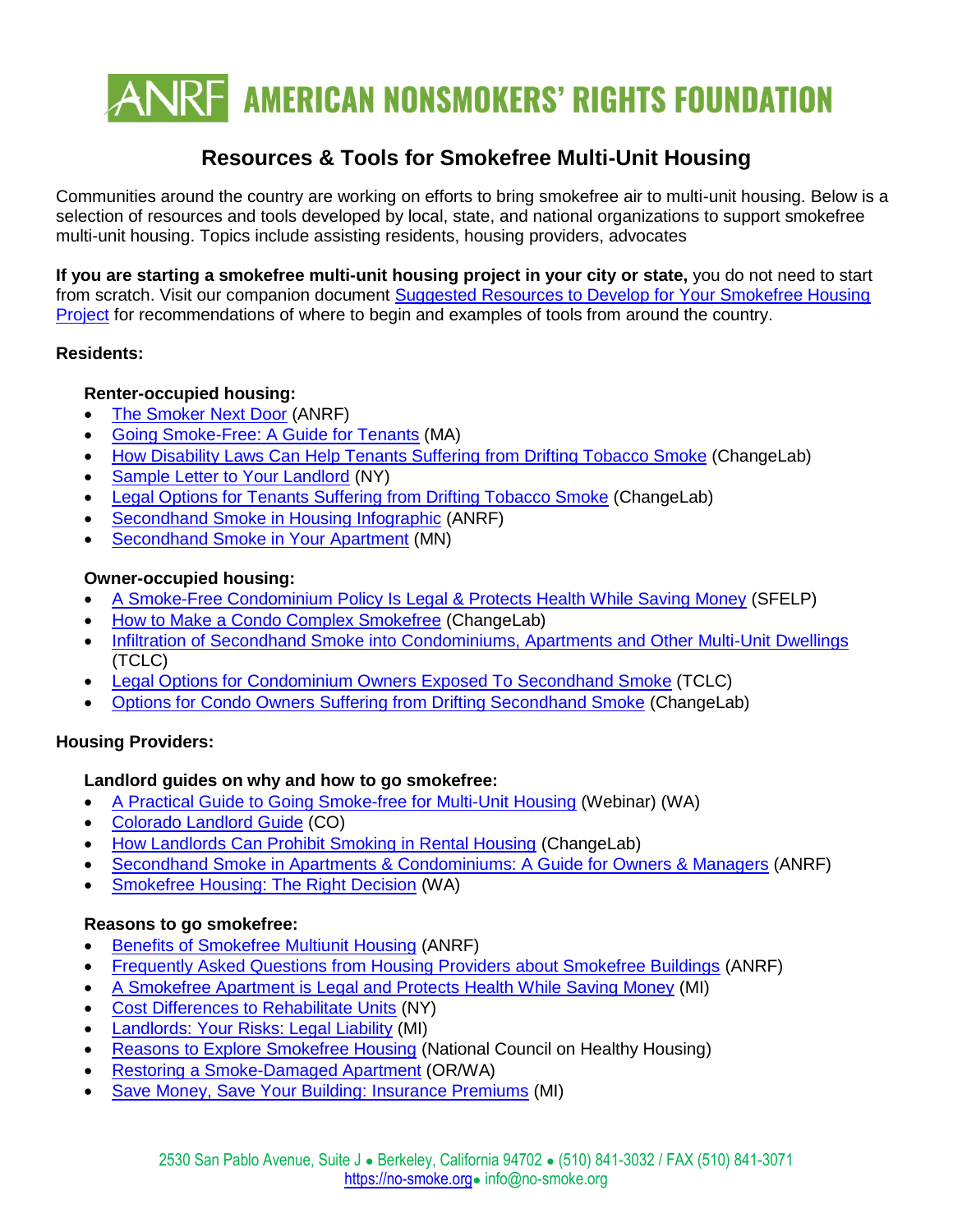- [Smoke-free Common Interest Communities: Results of a Survey of Minnesota Property Managers](http://www.publichealthlawcenter.org/sites/default/files/resources/phlc-fs-condomanagersurvey-summer2010.pdf) (PHLC)
- [Smoke-free Common Interest Communities: Results of a Survey of Minnesota Owner-Occupants](http://www.publichealthlawcenter.org/sites/default/files/resources/phlc-fs-condoownersurvey-summer2010.pdf) (PHLC)
- [Smokefree housing video](http://smokefreeforme.org/video/) for property managers (ME)
- [There Is No Constitutional Right to Smoke](http://www.publichealthlawcenter.org/sites/default/files/resources/tclc-syn-constitution-2008_0.pdf) (TCLC)
- [Thirdhand Smoke in Apartments & Condos: Recommendations for Landlords & Property Managers](https://no-smoke.org/thirdhand-smoke-fact-sheet/) (ANRF)
- [Up in Flames: The Dangers of Smoking in Apartment Units](http://www.mnsmokefreehousing.org/documents/Fire_fact_sheet.pdf) (MN)

#### **Steps and tools to go smokefree:**

- [Outreach postcards to housing providers](http://www.mnsmokefreehousing.org/documents/Sample_Postcard_Series.pdf) (MN)
- [Sample Tenant Survey for Landlords Preparing to Adopt a New Policy for Smoking](http://www.smokefreeapartments.org/Registry_Pix/Sample%20Tenant%20Survey.doc) (CA)
- [Tenant Survey](http://www.mnsmokefreehousing.org/documents/Tenant_Survey_for_Owners.pdf) (MN)
- [Sample Time Table for Implementing Smokefree Policy](file://///server-T330/word/FILES/MATERIAL/TIPSHEETS/•%09http:/smokefreehousingnc.com/docs/prepare-for-change/time-table-smokefree-policy-implem-final.pdf) (NC)
- [Smokefree Policy Adoption Checklist](http://www.smokefreeforme.org/sites/default/files/content/SFH%20Policy%20Guide.pdf) (ME)
- [Steps to Go Smokefree](http://www.mnsmokefreehousing.org/landlords/steps_smokefree.html) (MN)
- [Steps to Implementing a Smoke Free Policy](http://www.breathend.com/uploads/16/ImplementationSFHousingfinal.pdf) (ND)
- [Model smokefree lease addendum](https://no-smoke.org/model-smokefree-lease-addendum/) (ANRF)
- [Sample letter to residents](http://makesmokinghistory.org/wp-content/uploads/2014/06/letter_from_LL_to_residents.pdf) (MA)
- [Tenant educational flyer](http://www.smokefreehousinginfo.com/pdfs-docs/5Reasons.pdf) (OR)
- [Tenant notification letter](http://www.mnsmokefreehousing.org/documents/Tenant_notification_letter.pdf) (MN)
- [Smokefree Housing Registry](http://smokefreeforme.org/housing-registry/) (ME)
- [Smokefree Housing Directory](http://www.mnsmokefreehousing.org/landlords_directory.html) (MN)
- [Sample signage for building](http://www.smokefreehousingny.org/wp-content/uploads/PrintableSigns.pdf) (NY)
- [Sample signage for property](http://www.mnsmokefreehousing.org/landlords/links.html) (MN)

#### **Enforcement:**

- [Advice for Enforcing a Smokefree Housing Policy](https://no-smoke.org/advice-enforcing-smokefree-housing-policy/) (ANRF)
- [Making a New Smokefree Housing Law Work](http://changelabsolutions.org/publications/making-new-smokefree-housing-law-work) (ChangeLab)
- [Enforcement Fact Sheet](http://www.smokefreeforme.org/sites/default/files/content/Enforcement%20Fact%20Sheet%2007.07.pdf) (ME)
- [Handling Smoke-Free Policy Infractions](http://www.smokefreeforme.org/sites/default/files/content/Enforcement%20Recommendations%20SFHCoME%2009%2009.pdf) (ME)
- [Smokefree Housing Enforcement Toolkit](http://www.smokefreehousinginfo.com/pdfs-docs/EnforcementToolkit.pdf) (OR)
- [Enforcement Steps with Tips from Successful Property Managers](file://///server-T330/word/FILES/MATERIAL/TIPSHEETS/•%09http:/www.smokefreehousinginfo.com/pdfs-docs/EnforcementStepsWithTIPS.pdf) (OR)

#### **Affordable Housing:**

- [Creating Smoke-Free Affordable Housing](file://///server-T330/word/FILES/MATERIAL/TIPSHEETS/•%09http:/www.publichealthlawcenter.org/sites/default/files/resources/tclc-guide-creatingsmokefree-affordable-housing-2015.pdf) (TCLC)
- [Creating Smokefree Policies for Affordable Housing in California](http://changelabsolutions.org/publications/creating-smokefree-policies-affordable-housing-california) (ChangeLab)
- [ECO-WISE newsletter, September 2009 newsletter focusing on smokefree housing](http://www.hud.gov/offices/pih/programs/ph/phecc/newsletter/sept09.pdf) (HUD)
- HUD Multi-Family Housing Section Memo: [Optional Smoke-Free Housing Policy Implementation](http://portal.hud.gov/huddoc/12-22hsgn.pdf)
- HUD Office of Public and Indian Housing Memo: [Non-Smoking Policies in Public Housing](http://portal.hud.gov/huddoc/12-25pihn.pdf)
- HUD's [Change Is In the Air: Action Guide for Establishing Smoke-Free Public Housing and](http://portal.hud.gov/hudportal/documents/huddoc?id=SMOKEFREEACTIONGUIDE.PDF)  [Multifamily Properties](http://portal.hud.gov/hudportal/documents/huddoc?id=SMOKEFREEACTIONGUIDE.PDF)
- HUD's [Toolkit for Owners/Management Agents of Federally Assisted Public and Multi-family](http://portal.hud.gov/hudportal/documents/huddoc?id=smokefreeowners.pdf)  **[Housing](http://portal.hud.gov/hudportal/documents/huddoc?id=smokefreeowners.pdf)**
- HUD's: [Toolkit for Residents of Federally Assisted Public and Multi-family Housing](http://portal.hud.gov/hudportal/documents/huddoc?id=pdfresidents.pdf)
- [Low Income Housing Tax Credit Program](http://www.hud.gov/offices/cpd/affordablehousing/training/web/lihtc/basics/) (overview) (HUD)
- [Non-smoking lease addendum from Boston Housing Authority](http://www.bostonhousing.org/pdfs/Non-Smoking%20Lease%20Addendum.pdf) (MA)
- [Secondhand Smoke Seepage into Multi-Unit Affordable Housing](http://publichealthlawcenter.org/sites/default/files/resources/tclc-syn-secondhand-2010_0.pdf) (TCLC)
- [Smokefree Incentive for Low-Income and Affordable Housing Tax Credit Programs](http://www.alaskatca.org/workgroups/alaska-smokefree-housing-partnership) (ALA OR)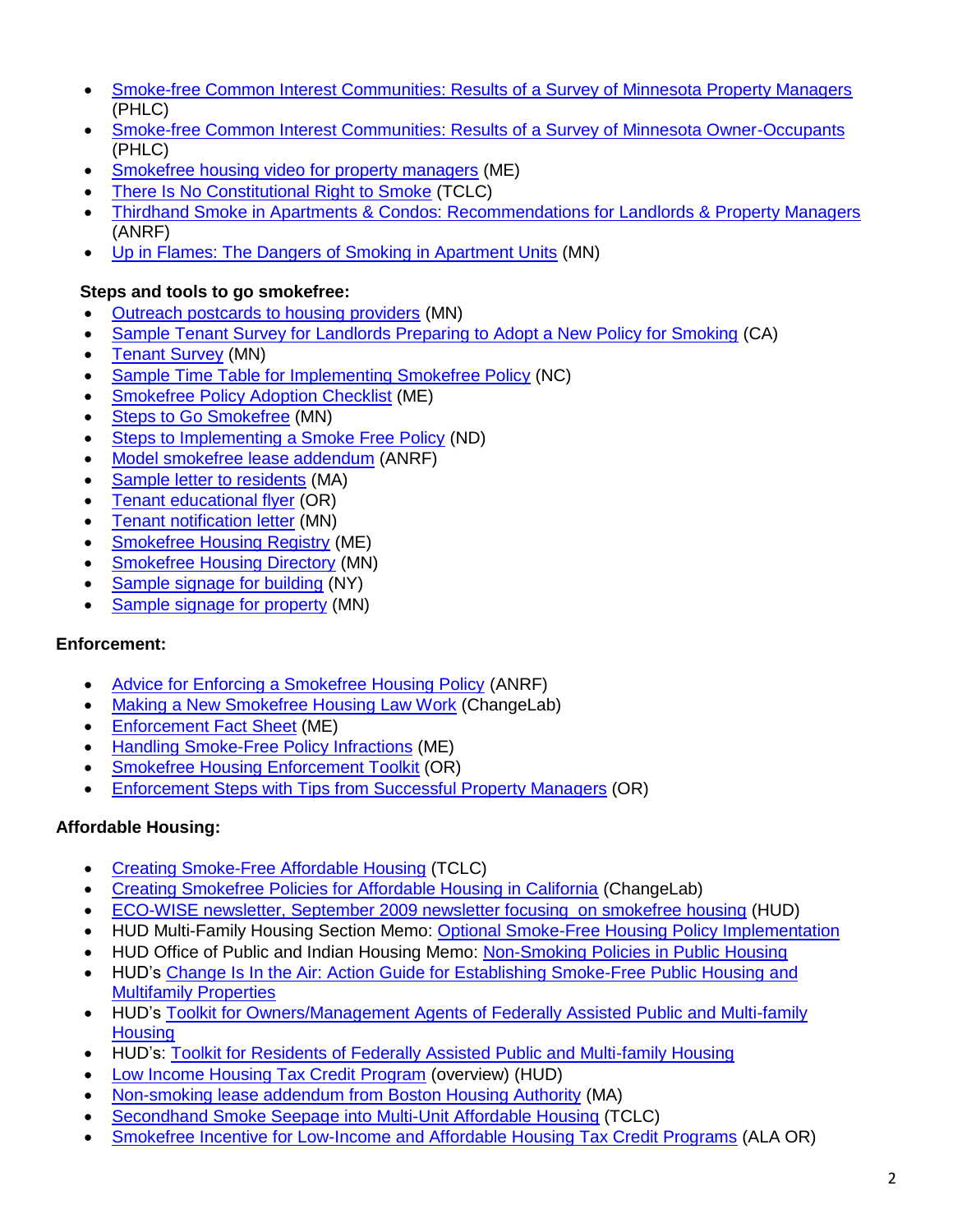- [Smoke-Free Affordable Housing: Picking on Poor People or a Case for Social Justice?](http://www.smokefreehousingny.org/wordpress/wp-content/uploads/Case-for-Social-Justice.pdf) (NSRA Canada)
- [Subsidized Housing and Smoke-free Policies](http://www.publichealthlawcenter.org/sites/default/files/resources/ship-fs-subsidizedhousing-2011.pdf) (PHLC)
- [The Benefits of No-Smoking Policies in Affordable Housing](http://www.smokefreehousinginfo.com/pdfs-docs/BENEFITSofNo-SmokingPolicies.pdf) (OR)

#### **For Health Groups and Advocates:**

- [Comparison of Smoke-free Housing Policy Factors Chart](http://www.publichealthlawcenter.org/sites/default/files/resources/phlc-fs-sfreehousing-comparisonchart-2010.pdf) (PHLC)
- [Getting Started on Smokefree Multi-unit Housing](https://no-smoke.org/getting-started-smokefree-multi-family-housing/) (ANRF)
- [First Steps Towards Making Affordable Housing](http://www.publichealthlawcenter.org/sites/default/files/resources/tclc-fs-firststeps-affordablehousing-smokefree-2012.pdf) Smoke-Free (TCLC)
- [Regulating Smoking in Multi-Unit Housing -](http://www.publichealthlawcenter.org/sites/default/files/resources/tclc-guide-regulatingsmoking-multiunits-2011_0.pdf) Tips and Tools (TCLC)
- Smokefree housing [tv ads](http://tobaccofreeca.com/ads/tv/) and [print ads](http://tobaccofreeca.com/ads/print/) from California Department of Public Health
- [Smokefree Policies in Multi-Unit Housing: Steps for Success](http://www.lung.org/smokefreehousing) (American Lung Association)
- [Stages of Smoke-Free Multi-Housing Program Development](http://www.mnsmokefreehousing.org/webinar/index.html) (webinar series) (MN)
- [Survey of housing providers in the community](http://www.no-smoke.org/pdf/UtahMUHmanagementInterview.pdf) (UT)

# **Smokefree housing laws**

- [Housing Authorities/Commissions which have adopted smoke-free policies](http://www.tcsg.org/sfelp/SFHousingAuthorities.pdf) (SFELP)
- [One-page Grid of CA Cities with Smoke-Free Housing Laws](http://www.casmokefreehousing.org/documents/2011_Jan_Policy_Grid_SmFrHousing.pdf) (ALA CA)
- Smokefree ordinance: [Alameda, CA webpage about smokefree housing ordinance](http://www.cityofalamedaca.gov/Residents/Secondhand-Smoke-Policies)
- Smokefree ordinance: [Santa Clara County, CA webpage about smokefree housing ordinance](http://www.sccgov.org/sites/sccphd/en-us/Partners/TobaccoPrevention/Pages/MultiUnit.aspx)

# **Legal Partners:**

- **[Healthy Housing Law](http://healthyhousinglaw.com/secondhand-smoke/)**
- Legal Resource Center [for Tobacco Regulation, Litigation& Advocacy](http://www.law.umaryland.edu/programs/tobacco/) (MD)
- [Smoke-Free Environments Project](http://www.tcsg.org/sfelp/home.htm) at the Center of Social Gerontology (MI)
- [ChangeLab Solutions](http://changelabsolutions.org/tobacco-control) (CA)
- [Tobacco Control Legal Consortium](http://www.publichealthlawcenter.org/topics/tobacco-control/smoking-regulation/housing) at the Public Health Law Center (MN)

# **Healthy Housing:**

- Asthma Regional Council of New England's [A Case for Smokefree Housing](http://asthmaregionalcouncil.org/uploads/Healthy%20Homes/SmokeFreePaperFINALcolor.pdf.pdf)
- [California Healthy Housing Program](http://www.californiabreathing.org/about-us/projects-initiatives/181-cdcp-hhp)
- [CDC Healthy Homes Program](http://www.cdc.gov/healthyhomes/)
- [CDC Healthy Homes Manual: Smoke-Free Policies in Multiunit Housing](http://www.cdc.gov/healthyhomes/Healthy_Homes_Manual_WEB.pdf) (CDC)
- Environmental Protection Agency: [Smokefree Homes](file://///server/word/FILES/Liz/Apartments_Housing/Smokefree%20Homes)
- Environmental Protection Agency: [Promoting Smoke-free Homes for Head Start Families](http://www.epa.gov/iaq/headstart/headstart_mou.html)
- [HUD Office of Healthy Homes and Lead Hazard Control](http://portal.hud.gov/hudportal/HUD?src=/program_offices/healthy_homes/smokefree)
- **[HUD Asthma Trigger Information](http://portal.hud.gov/hudportal/HUD?src=/program_offices/healthy_homes/healthyhomes/asthma)**
- [National Center for Healthy Housing](http://www.nchh.org/) and NCHH's [Reasons to Explore Smokefree Housing](https://nchh.org/resource/fact-sheet_green-and-hh_reasons-to-explore-smoke-free-housing/)

# **Housing Industry Support:**

- American Apartment Owners Association, January 2011, [blog entry on smokefree housing](http://www.njgasp.org/AAOA-2314379.pdf)
- California Apartment Association, [White Paper on Tobacco Smoking at Residential Properties](http://www.naylornetwork.com/CAA-NWL/assets/documents2/smoking39.pdf)
- California Apartment Association, [Apartment Owners Realize Benefits from Smoke-Free Multi-Unit](http://www.caanet.org/WorkArea/DownloadAsset.aspx?id=1486)  [Housing Trend](http://www.caanet.org/WorkArea/DownloadAsset.aspx?id=1486)
- Daily Journal of Commerce, [December 2008 article on Guardian Management smokefree policy](http://www.smokefreehousinginfo.com/pdfs-docs/NewsArticles&Newsletters/Daily%20Commerce%20Journal%2012.01.08.pdf)
- Multifamily Executive, [May 2008 article on smokefree housing](http://www.multifamilyexecutive.com/development/up-in-smokemultifamily-properties-institute-smoki.aspx)
- National Apartment Association, UNITS Magazine, [April 2011 article on smokefree housing](http://www.naahq.org/publications/units/2011/04_11/Pages/ABreathofFreshAir.aspx)
- National Apartment Association, UNITS Magazine, December 2007 [articles on smokefree housing](http://www.tcsg.org/sfelp/UnitsDec2007.pdf)
- National Multi-Housing Council, [Memorandum on Adopting Smokefree Policies](http://www.tcsg.org/sfelp/S-F_NMHC.pdf)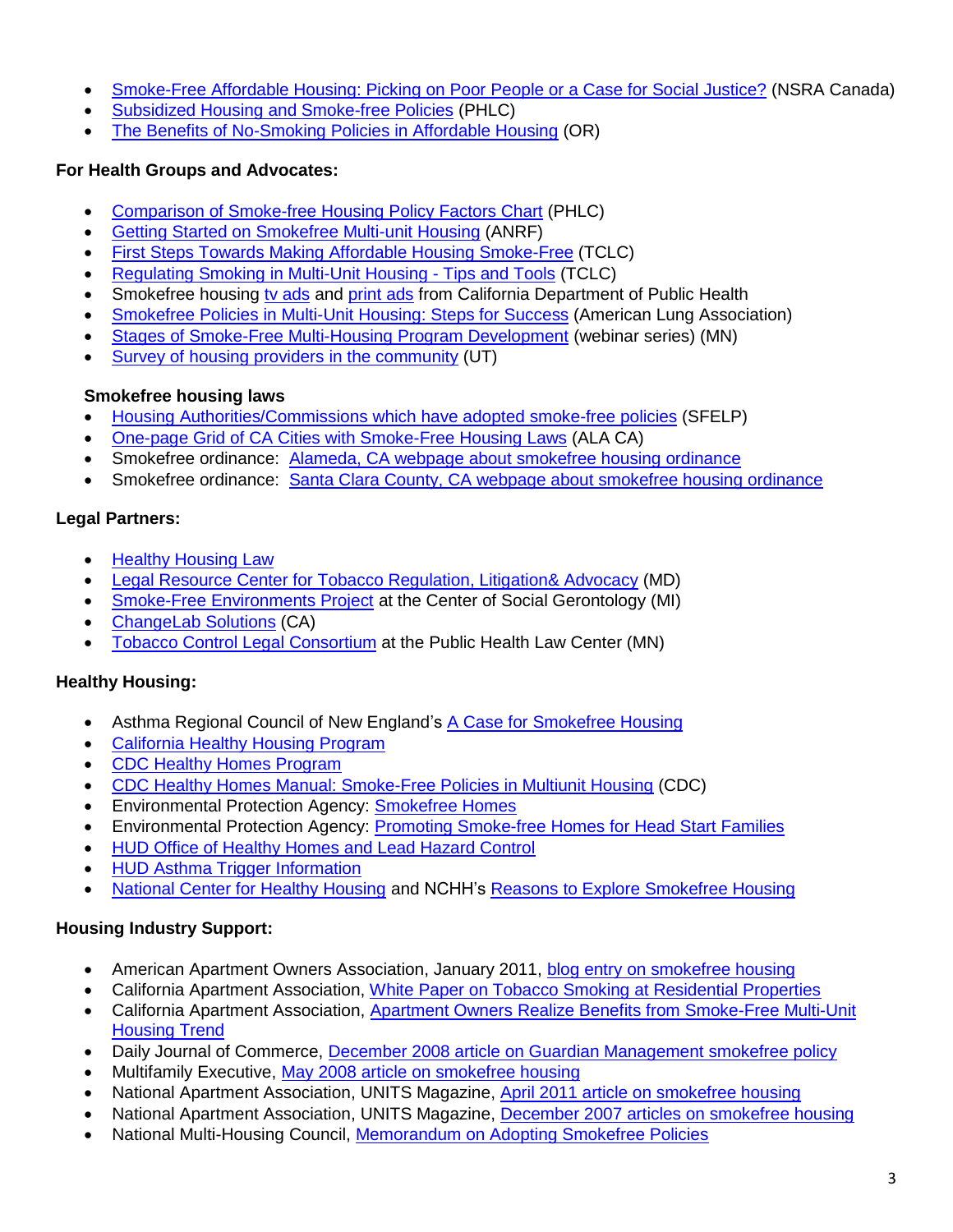- Tax Credit Housing Management Insider newsletter, December 2010, [How to Implement a Smoke-Free](http://www.njgasp.org/Tax_Credit_Housing_Mgmt_Insider_Dec_2010.pdf)  **[Policy](http://www.njgasp.org/Tax_Credit_Housing_Mgmt_Insider_Dec_2010.pdf)**
- LIHTC Monthly Report, November 2007, California Tax Credit Agency Supports No-Smoking Rules in [Affordable Housing](http://www.smokefreeapartments.org/Registry_Pix/Jack%20Nichol%27s%20Article.pdf)

#### **National smokefree housing partners:**

- [American Lung Association's Smokefree Housing Initiative](http://www.lung.org/stop-smoking/about-smoking/smokefree-housing.html)
- **Americans for [Nonsmokers' Rights](https://nonsmokersrights.org/)**
- [CDC Healthy Homes Programs](http://www.cdc.gov/HealthyHomes/)
- [ChangeLab Solutions](http://changelabsolutions.org/tobacco-control) (CA)
- [HUD Office of Healthy Homes and Lead Hazard Control](http://portal.hud.gov/hudportal/HUD?src=/program_offices/healthy_homes/smokefree)
- [National Center for Healthy Housing](http://www.nchh.org/)
- **[Smoke-Free Environments Project](http://www.tcsg.org/sfelp/home.htm) at the Center of Social Gerontology**
- [Tobacco Control Legal Consortium](http://www.publichealthlawcenter.org/topics/tobacco-control/smoking-regulation/housing) at the Public Health Law Center

**See below to find a selection of smokefree housing projects**. Please let us know if we're missing a smokefree housing project in your area by [contacting us.](https://no-smoke.org/about-us/contact-us/)

| Alaska:                         | http://www.alaskatca.org/workgroups/alaska-smokefree-housing-partnership                                      |
|---------------------------------|---------------------------------------------------------------------------------------------------------------|
| California:                     | http://www.smokefreeapartments.org/                                                                           |
|                                 | http://www.center4tobaccopolicy.org/localpolicies-smokefreehousing                                            |
|                                 | http://www.changelabsolutions.org/landing-page/secondhand-smoke                                               |
| Colorado:                       | http://www.mysmokefreehousing.org/                                                                            |
|                                 | Denver: http://www.denversmokefreeliving.org/                                                                 |
| <b>Florida:</b>                 | http://www.tobaccofreeflorida.com/smokefreehousing/                                                           |
| Hawaii:                         | http://hawaiismokefreehomes.org/                                                                              |
| <b>Illinois:</b>                | Chicago: http://www.lungchicago.org/smoke-free-housing/                                                       |
| Indiana:                        | http://insmokefreehousing.com/                                                                                |
| lowa:                           | https://smokefreehomes.iowa.gov/                                                                              |
| Maine:                          | http://www.smokefreeforme.org/                                                                                |
| Maryland:                       | http://www.mdsmokefreeapartments.org/                                                                         |
| <b>Massachusetts:</b>           | http://makesmokinghistory.org/smoke-free-environments/smoke-free-housing/                                     |
|                                 | Boston: http://www.bphc.org/whatwedo/tobacco-free-living/smoke-free-                                          |
|                                 | homes/Pages/Smoke-Free-Homes.aspx                                                                             |
| Michigan:                       | http://www.mismokefreeapartment.org                                                                           |
|                                 |                                                                                                               |
| Minnesota:                      | www.mnsmokefreehousing.org                                                                                    |
| <b>Montana:</b>                 | http://dphhs.mt.gov/publichealth/mtupp/SFH.aspx                                                               |
| Nebraska:                       | http://dhhs.ne.gov/publichealth/Pages/smokefree_housing.aspx                                                  |
| Nevada:                         | Clark Co: http://www.gethealthyclarkcounty.org/live-tobacco-free/sfree-apt-owners.php                         |
| <b>New Hampshire:</b>           | http://www.breathenh.org/page.aspx?pid=644                                                                    |
|                                 | http://www.njgasp.org/multi-unit-housing/                                                                     |
| New Jersey:                     | https://www.tobaccofreenj.com/smoke-free-housing                                                              |
|                                 | http://www.smokefreehousingny.org/                                                                            |
| <b>New York:</b>                | Erie-Niagara: http://www.tobaccofreewny.com/category/apartments/                                              |
|                                 | New York City: http://www.nycsmokefree.org/housing                                                            |
| <b>North Carolina:</b>          | http://www.smokefreehousingnc.com/                                                                            |
| <b>North Dakota:</b>            | http://www.breathend.com/TobaccosHarm/smokefreehousing/                                                       |
|                                 | http://www.odh.ohio.gov/sfmuh                                                                                 |
| Ohio:                           | Columbus: http://publichealth.columbus.gov/smoke-free-housing.aspx                                            |
|                                 | http://www.smokefreehousinginfo.com/                                                                          |
| Oregon:<br><b>Rhode Island:</b> | http://www.smokefreeoregon.com/smokefree-places/housing<br>http://www.livesmokefree.ri.gov/housing/index.html |